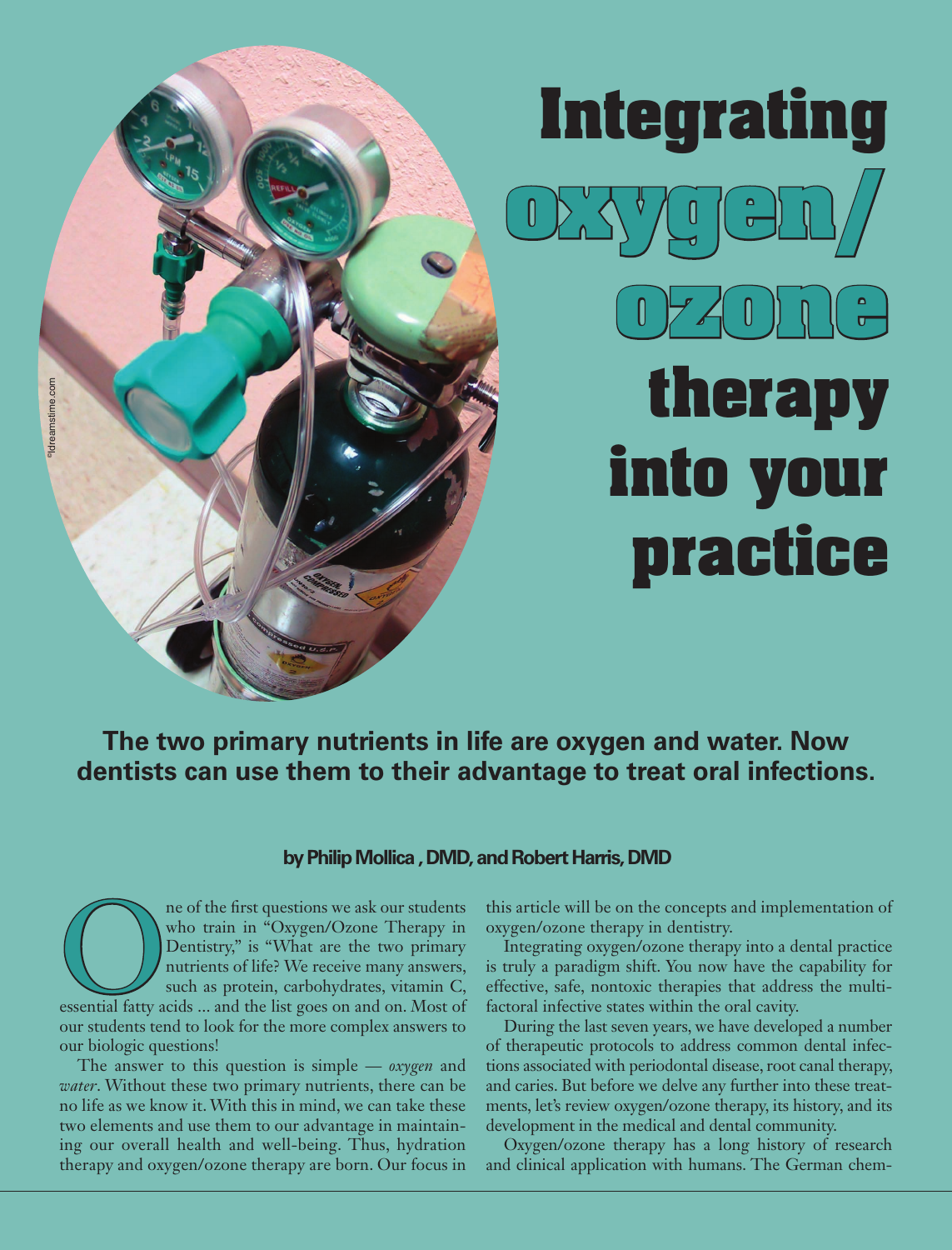## **Integrating oxygen/ozone therapy into your practice**

ist, C.D. Schonbein, first discovered ozone in 1840. The first medical application was in 1870 when Dr. C. Lender purified blood in test tubes. Medical applications became widespread throughout Europe and America. As of 1929, more than 114 diseases were listed for treatment with oxygen/ozone therapy. Interestingly enough, in 1930, a German dentist, Dr. E.A. Fisch, used ozone on a regular basis in his dental practice in Zurich, Switzerland, and published numerous papers on the subject. Dr. Fisch influenced the work of Dr. Erwin Payr, a renowned surgeon. Dr. Payr's work set the stage for mainstream use of oxygen/ozone therapy in medicine.

Extensive research continued with the publication of Dr. Siegfried Rilling's and Dr. Renate Viebahn's text, *"The Use of Ozone in Medicine."* This text was a standard until 2002, when Dr. Velio Bocci published *"Oxygen/Ozone Therapy — A Critical Review."* After more than 130 years of use, oxygen/ozone therapy is currently the standard of care in over 20 countries throughout the world.

In the United States, oxygen/ozone therapy is fully recognized by the medical community in 14 states. Recognition is pending in three states. Oxygen/ozone therapy was in use in the United States in 1885 when Dr. Charles Kenworthy, a Florida physician, published his experiences with ozone in the *Florida Medical Association Journal*.

Ozone use predates the 1906 Pure Food and Drug Act, its subsequent revisions, and the FDA. As a result, ozone's medical/dental use is grandfathered in the United States and is perfectly legal to use. We were introduced to oxygen/ozone therapy in 1998. We began dental-application research with the approval of an Institutional Review Board for Human Research from Capital University of Integrative Medicine in Washington, D.C., in 2001. Our first formal lecture on oxygen/ozone therapy was given in 2001 at Capital University. This was followed by our first dental-applications clinical seminar in Louisville, Ky., in 2003. In 2004, Professor Edward Lynch of Belfast, United Kingdom, contributed to and edited the book *"Ozone: The Revolution in Dentistry."*

## **Ozone — what is it and what does it do?**

What is ozone? Ozone is a chemical compound consisting of three atoms of oxygen. It is the elemental form of oxygen that occurs naturally as a result of ultraviolet energy or lightning, causing a temporary recombination of oxygen atoms into groups of three. In the clinical setting, an oxygen/ozone generator simulates lightning via an electrical discharge field. Ozone protects living organisms by surrounding the earth at altitudes of 50,000 to 100,000 feet. The ozone layer absorbs the sun's harmful ultraviolet rays, thus allowing for survival of plant and animal life.

Ozone forms near ground level as a result of the reaction of ultraviolet light with hydrocarbons, nitrogen oxide, and sulfur compounds to produce photochemical smog. Ozone

Why not treat infections with a naturally occurring substance that is truly broad-spectrum with no toxicity or side effects? That substance is oxygen and its energized form, ozone.

is not the cause of smog, but it is a by-product. Since ozone is a powerful oxidizer, it actually helps clean the atmosphere of these dangerous compounds. Ozone is used as a measuring device for smog levels — to reiterate, it is not smog, but nature's way of cleaning up the smog.

The properties of ozone are the foundation of what makes it work so well in dentistry. Ozone is a powerful oxidizer — it effectively kills bacteria, fungi, viruses, and parasites at a dramatically lower concentration than chlorine, with none of the toxic side effects. One molecule of ozone is equal to between 3,000 to 10,000 molecules of chlorine and it kills pathogenic organisms 3,500 times faster! In a medical/dental ozone generator, the medical grade  $O_i$  is converted to O, in special tubes via a corona discharge reaction (similar to lightning). This type of generator is able to control the concentration of ozone critical to delivering the correct dose in micrograms/milliliters (mcg/ml). Concentration is determined by exposure and contact time of the medical-grade oxygen to the 5 to 13 millivolts [Bocci] sealed-corona discharge tubes.

Because of ozone's physical properties in the dental model, the ratio of ozone to oxygen is extremely low. The typical average concentration of ozone used in treatments is 25 micrograms of ozone per milliliter of oxygen/ozone gas mixture. That translates into 0.25 parts of ozone to 99.75 parts of oxygen. Evidence-based research has shown at this concentration, ozone effectively kills bacteria, fungi, viruses, and parasites.

#### **A continual battle with oral infections**

Dentistry is in a continual battle with infection, soft tissue, and/or hard tissue. These infections come from bacteria, fungi, viruses, and parasites. An infection can be of a single organism or a combination of all the above. In the developmental stages of oxygen/ozone therapy in dentistry, we philosophically took into consideration the "oral-systemic link." Keep in mind the far-reaching implications associated with acute or long-standing chronic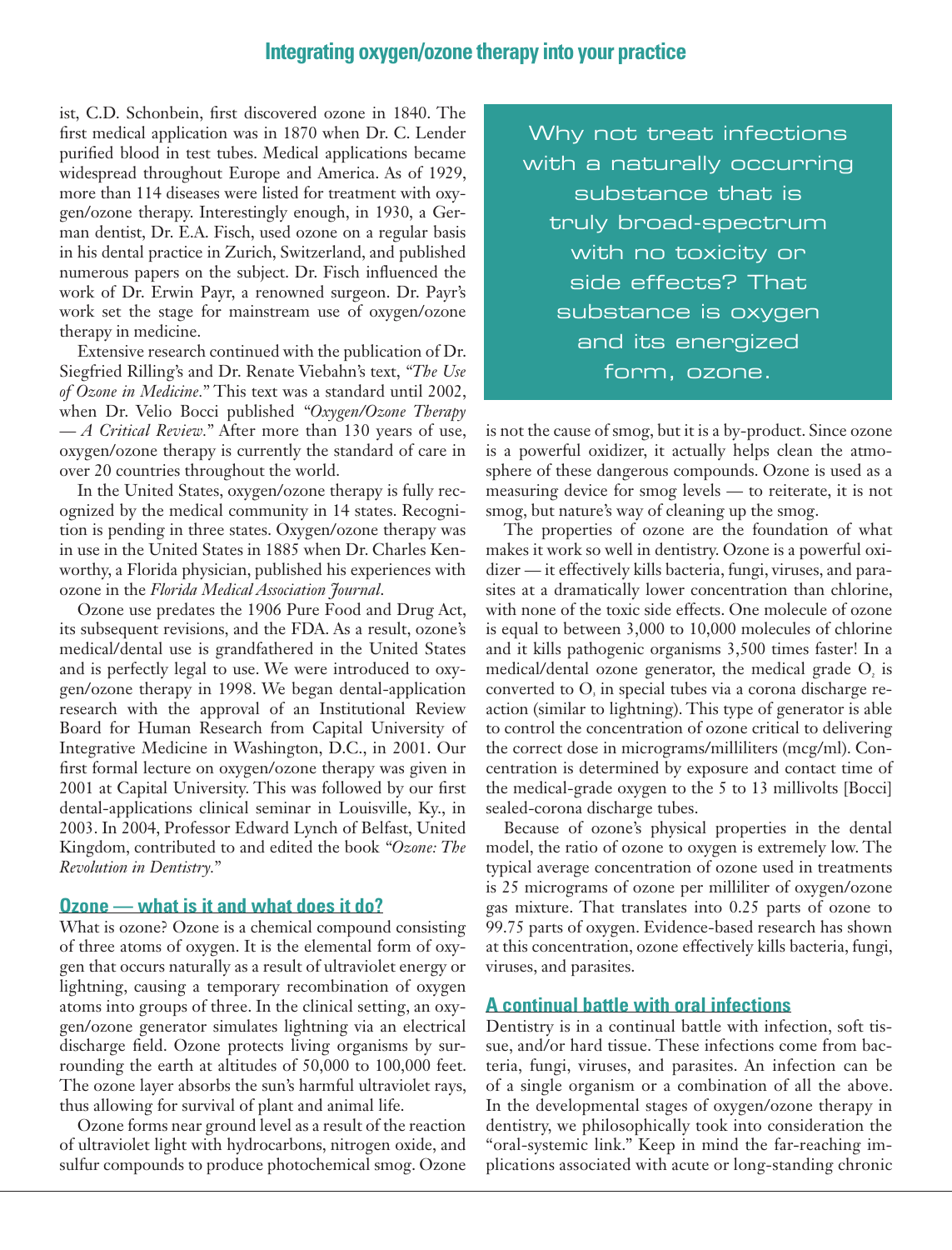## **Integrating oxygen/ozone therapy into your practice**

infections typically seen with periodontal disease and some teeth that have had root canals. The systemic effects of oral infections on the other areas of the body have been well documented in both medical and dental literature.

Attempts to eliminate oral infections have been minimally successful due to the interrelated nature of the multiple causative factors. These factors include microorganisms, diet, saliva, and immune responses. Treatments such as prophylaxis, rinses, fluoride, sealants, restorations, surgical procedures, diet, and lifestyle modification have altered risk factors. The result is the host adapts to the acute infection and the infection then converts to a subclinical chronic infection. These pathogenic organisms — being

opportunistic — eventually clinically "reinfect" the afflicted tissue.

Instead of treating the whole body with antibiotic, viral, fungal, or parasitic agents, why not treat the infection with a naturally occurring substance that is truly broadspectrum with no toxicity or side effects? That substance is oxygen and its energized form, ozone.

The commonality of all the pathogenic organisms is the weak antioxidant/enzyme systems in the cell membranes of these organisms. The ozone will punch a hole in the membrane of the organism, thus resulting in the organism's death. Now the contents of the pathogen are exposed to the internal environment that allows the immunologic system to start its physiologic cascade.

One of the most amazing biochemical and physiological studies conducted at Scripps Institute recently showed how antibodies actuated water, 2) ozonated olive oil, and 3) oxygen/ozone gas. Ozonated water and olive oil have the capacity to entrap and then release oxygen/ozone, an ideal delivery system. These forms of application are used singly or in combination to treat dental disease.

forms of application to oral tissue are applied — 1) ozon-

Periodontal disease is defined by the American Academy of Periodontology as "chronic bacterial infection that affects the gum and bone supporting the teeth." But we now know that this "infection" can also be viral, fungal, and parasitic. When treating periodontal disease, standard of care is a *must*. All standard diagnostics are utilized, including radiographs, pocket-probing, and clinical exam.

## **Therapy Training levels**

Oxygen/ozone therapy in dentistry training is currently taught at two levels.

The Level One curriculum consists of biochemistry, physiology, human anatomy, safety, efficacy, and research methods, leading to evidence-based dental application. The emphasis is on always staying within the standard of care, but utilizing oxygen/ozone to enhance the outcome of care.

Level Two covers advanced studies offered to students after six-to-12 months of oxygen/ozone-enhanced practice. The curriculum includes protocol update, critical review of complex cases, and also folds in concepts of advanced supportive therapies.

ally produce ozone to kill invading microorganisms. Now antibodies, in addition to identification of pathogens, also kill them with ozone. So in reality, we are now doing nature's work within our dental standard of care.

Setting standard-of-care and therapeutic goals based on sound evidence-based science is critical. Therapeutic goals are *inclusive* and not exclusive of standard of care. In oxygen/ozone therapy in dentistry, our goals are:

- ❶ *Elimination of pathogens*
- ❷ *Restoration of proper oxygen metabolism*
- ❸ *Induction of a friendly ecologic environment*
- ❹ *Increased circulation*
- ❺ *Immune activation*
- ❻ *Simulation of the humoral anti-oxidant system*

Oxygen/ozone therapy in dentistry contains a multiplicity of protocols to deal with dental infection. Three basic

#### **How treatment works**

As an example, let's say a patient has generalized Type III moderate periodontitis. Using the standard protocol for oxygen/ozone therapy, the patient is placed on a fourweek protocol, with follow-up after one month, and then scheduled for three-month recalls. Each week corresponds to a quadrant of dentition for anesthesia, root-planing, scaling, and curettage. Starting with the first visit — while anesthesia is established — the sulcus/pockets are irrigated using a canula with a syringe of ozonated water. This process reduces and eliminates the pathogenic load within the pockets and sulcus areas. Now mechanical removal of debris can be more safely performed, lessening the infection burdening the entire body. After the quadrant is completed, reirrigation is performed for the entire pocket/sulcus of all quadrants.

The next procedure is what we call the "rocket fuel." Each pocket/sulcus is insufflated with a mixture of oxygen/ozone gas. Due to the physics of a gas entering into a liquid, the crevicular fluids and the epithelial tissues lining the sulcus absorb the oxygen/ozone mixture, ensuring complete anaerobic pathogen load elimination. In addition, the tissue responds with increased perfusion and immunologic activity, allowing for enhanced healing. The patient is given standard home-care instruction with one added item — ozonated olive oil.

After the patient performs all home-care hygiene, he or she applies the oil to the soft tissue. Once the oil melts, it again releases oxygen and ozone supporting the current therapy. If the dentist has any stubborn areas, the oxygen/ ozone can be injected directly into the area, and the gas goes immediately into solution. This resolves the local issue.